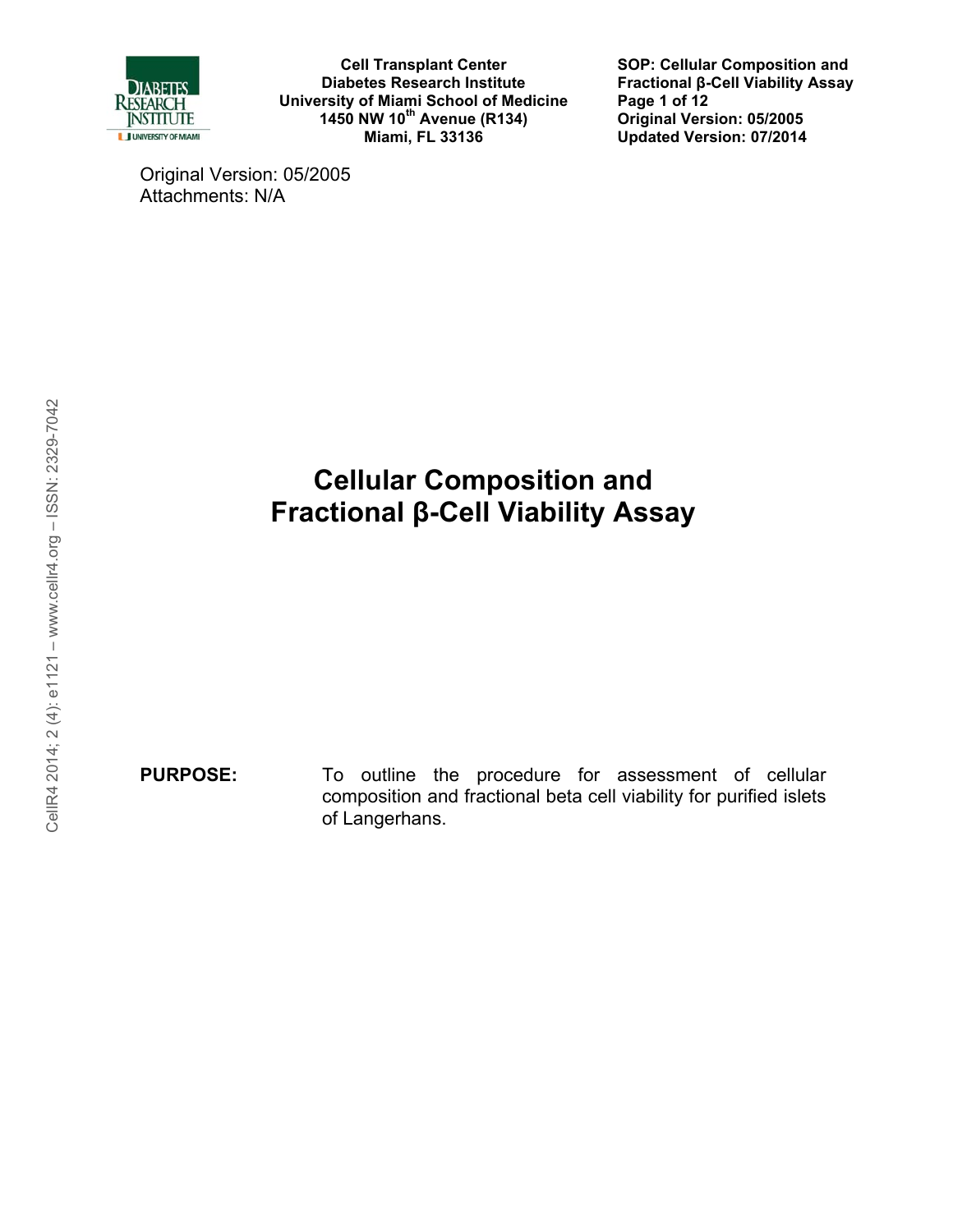

### **I. INTRODUCTION**

 The following procedure describes the use of image and flow cytometric analysis to determine beta cell content and fractional viability in the final islet cell preparation designated for transplant. The samples are examined through the use of Laser Scanning Cytometry (LSC) for cell composition, while β-cell-specific apoptosis at the mitochondrial level is identified through FACS analysis.

# **II. EQUIPMENT AND MATERIALS**

# **A. Equipment**

- 1. FACSCalibur, which uses Cell Quest Pro software (Becton Dickson)
- 2. Laser Scanning Cytometer (Compucyte, Cambrige, MA).
- 3. Waterbath  $@37^{\circ}C$
- 4. Centrifuge  $@$  4<sup>0</sup>C (Allegra 6R Centrifuge, Beckman Coulter)
- 5. Micro pipettors, 1-20, 20-200, 200-1000 uL (Pipettman, Gilson or equivalent)

# **B. Supplies and Materials**

- 1. Disposable conical tubes, 15 ml (Corning, Cat # 430055)
- 2. Disposable FACS tubes, 4.5 ml (Falcon, Cat #-352054)
- 3. Nylon filter, 50  $\mu$ m
- 4. Glass slide (VWR, Cat # 48311-703)
- 5. Cover slip (Corning, Cat # 48371-045)
- 6. Pap pen (Molecular Probes, Cat # 2377821-1E)
- 7. Disposable micro-pipette tips, 1-20, 20-200, 200-1000 µL

# **C. Reagents**

- 1. Accutase (Innovative Cell Technologies, Inc. Cat # AT104)
- 2. Paraformaldehyde 16% (Electron Microscopy Sciences, Cat # 15710)
- 3. OptiMax washing solution (BioGenex, Cat # HK583-5K)
- 4. Fluorescent Dyes:
	- Newport Green (NG) (Cat# 24191 Molecular Probes)
	- Tetramethylrhodamine TMRE) (Molecular Probes, Cat# T669)
	- 7-Aminoactomycin D (7-AAD) (Molecular Probes, Cat# A1310)
- 5. Antibodies:
	- Mouse  $\alpha$ -Insulin antibody (Neomarker, Cat# RB-038-A)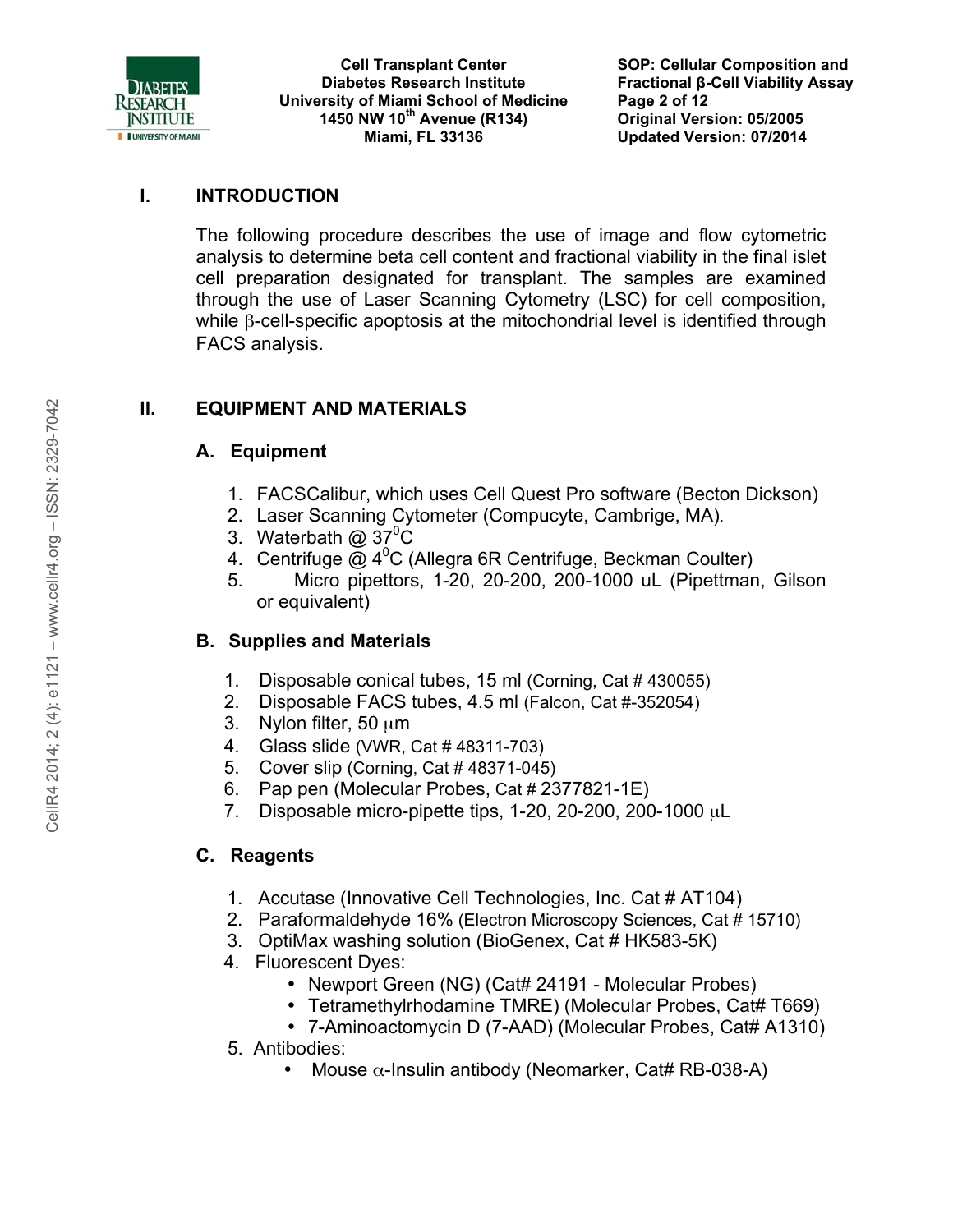

- Rabbit  $\alpha$ -Somatostatin antibody (DakoCytomation, Cat#A0566)
- Mouse  $\alpha$ -Glucagon antibody (Sigma-Aldrich, Cat# 62654)
- Rabbit  $\alpha$ -pancreatic polypeptide antibody (DakoCytomation Cat#M0619)
- Goat  $\alpha$ -mouse 2° antibody conjugated with Alexa Flour 488 (Molecular Probes, Cat# A-11029)
- Gout  $\alpha$ -rabbit 2<sup>°</sup> antibody conjugated with Alexa Flour 647 (Molecular Probes Cat# A-212245)
- 6. DPBS, without  $Ca^{++}$  and  $Mg^{++}$
- 7. Fetal Calf Serum (Hyclone, Cat#SH30088.03)
- 8. Anti-fade solution (Molecular Probes, Ca# P7481)
- 9. 4',6-diamidino-2-phenylindole (DAPI) (DakoCytomation, Cat# D1306)
- 10. Protein Block (Bio-Genex, Cat#HK112-9K)
- 11. Common AB Diluent (Bio-Genex Cat#HK156-5K)

# **III. LIMITATIONS OR SPECIAL CONSIDERATIONS**

- **A.** These procedures must be performed by properly trained FACS and LSC users.
- **B.** To allow for the best possible outcome, FACS acquisition must be performed immediately after samples are stained.

# **IV. PROCEDURE**

#### **A. Islet Cell Preparation:**

1 Collect islets into a 15mL conical tube as follows:

NOTE: for islets of high purity, 90% collect 2,000 IEQ; for islets that are 70% pure, collect 1,500 IEQ; for islets with a purity of  $\leq 50\%$ , collect 1,000 IEQ. (This is to try and keep the final tissue volume similar regardless of islet purity, so that the enzymatic treatment can be performed with identical volumes of reagents).

Centrifuge at 280xg for 3 minutes at 4°C, and remove the supernatant. Wash islets twice with DPBS using the same centrifuge speed.

2. Dissociation: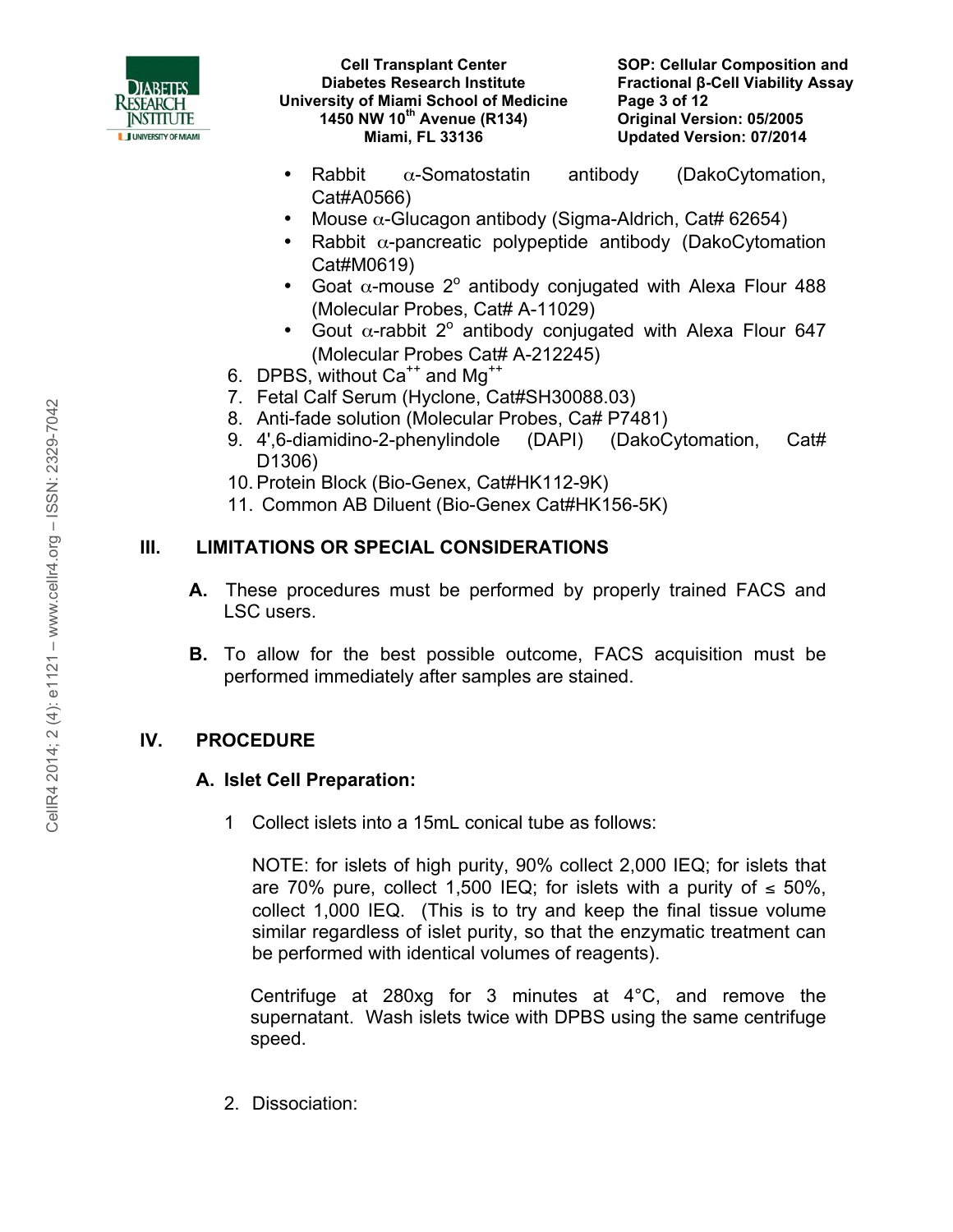

- Add 1 mL of Accutase pre-warmed to 37°C. Mix well and incubate in a 37°C water-bath for 10 minutes.
- $\blacksquare$  To the same tube, add 1 mL of undiluted cold FCS (4 $\rm ^{\circ}C$ ) to stop the enzymatic action of Accutase. Vortex quickly once or twice to dissociate the islets.
- Cover a 4.5 ml FACS tube with a Nylon filter. Using micropipette, transfer the sample, passing it through the Nylon filter, from the 15 ml conical where dissociation took place, into the prepared FACS tube.
- Use 1 mL of DPBS to rinse the Nylon filter in order to make sure that there are no cells left on the filter.
- Centrifuge the suspension at 280xg for 5 min at 4°C. Remove the supernatant, resuspend islet cells with 70-80 micromole DPBS to get concentration of approximately 10,000 cells per microliter (10 x 10 $^6$ ).
- Transfer two aliquots of 10 microliters (1 x  $10<sup>5</sup>$  cells each) to two fresh FACS tubes (labeled as no. 1-2). Save the remaining cells for LSC analysis adjusting the concentration to 10,000 cells per microliter by diluting them in DPBS.

# **B. Media Preparation for FACS:**

# **1. Newport Green (NG):**

- Stock solution of NG is prepared @ 1 mM in DMSO and stored in -20<sup>0</sup>C freezer.
- Working solution (1 µ M) is prepared by diluting stock 1:1,000 in DPBS.

#### **2. TMRE:**

- Stock solution of TMRE is prepared @ 10 mM in DMSO and stored at -20<sup>0</sup>C freezer.
- Working solution (100 nM) is prepared by diluting stock 1:100,000 in DPBS (stock is diluted twice: first to 1:1,000, followed by 1:100).

# **3. NG/TMRE mixture:**

• Prepare 1 ml of NG/TMRE mixture by adding  $1 \mu$  of NG stock (1 mM) to 1 ml of TMRE working solution (100 nM).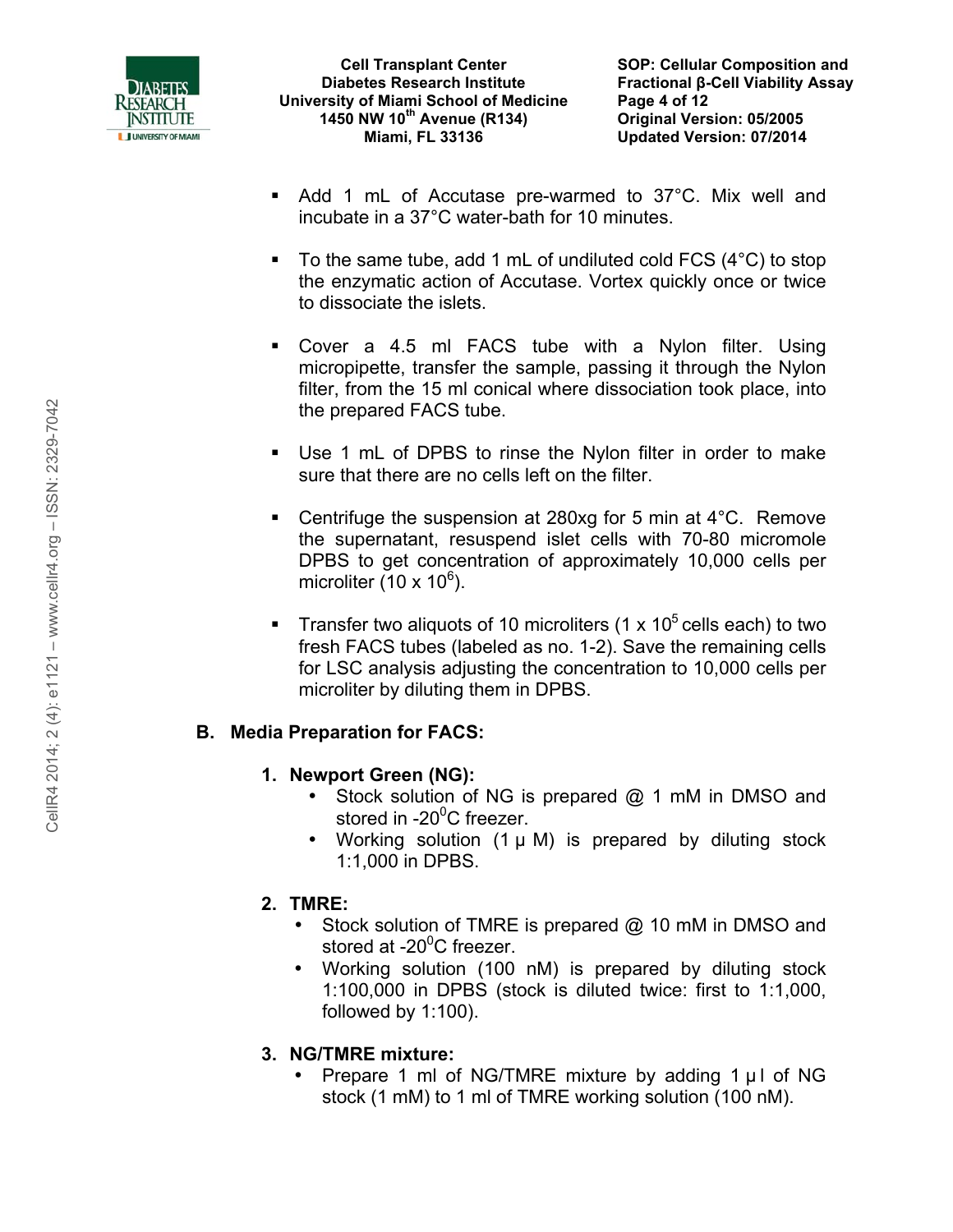

- **4. 7-AAD:** 
	- 7-AAD stock solution is prepared @ 1 mg/ml in 10% DMSO in DPBS. Working solution is prepared by diluting stock 1:200 in DPBS.

# **C. FACS Sample Preparation:**

- 1. Add 300  $\mu$ L of NG 1  $\mu$ M solution to FACS tube #1
- 2. Add 300 µL of TMRE (100 nM) solution to FACS tube #2
- 3. Add 300  $\mu$ I of a NG/TMRE mixture (1  $\mu$  M/100 nM) respectively to FACS tubes #3 and 4.
- 4. Mix well and incubate for 45 hour at 37°C.
- 5. Wash all (1-4) tubes twice, with 1 mL of DPBS by centrifuging at 500xg for 5 min, and remove the supernatant.
- 6. Add 300 µL of 7-AAD (5-10 µg/ml) and incubate for 5 min at room temperature.
- 7. Analyze stained samples as soon as it is possible.

#### **C. Analysis of samples by FACS: Determination of fractional β-cell viability.**

FACS analysis requires training that is beyond the scope of this SOP. We have here listed some highlights of the analytical approach that is peculiar to this protocol. Care should be used in setting the acquisition parameters so that all events are acquired, and color compensation should be performed by using the single-stained samples (NG only and TMRE only), to prevent false readings due to the leaking of one fluorochrome in the other acquisition channel.

#### **Compensation and detection level adjustment**

Utilize the two tubes labeled 1 and 2 1. NG and 7AAD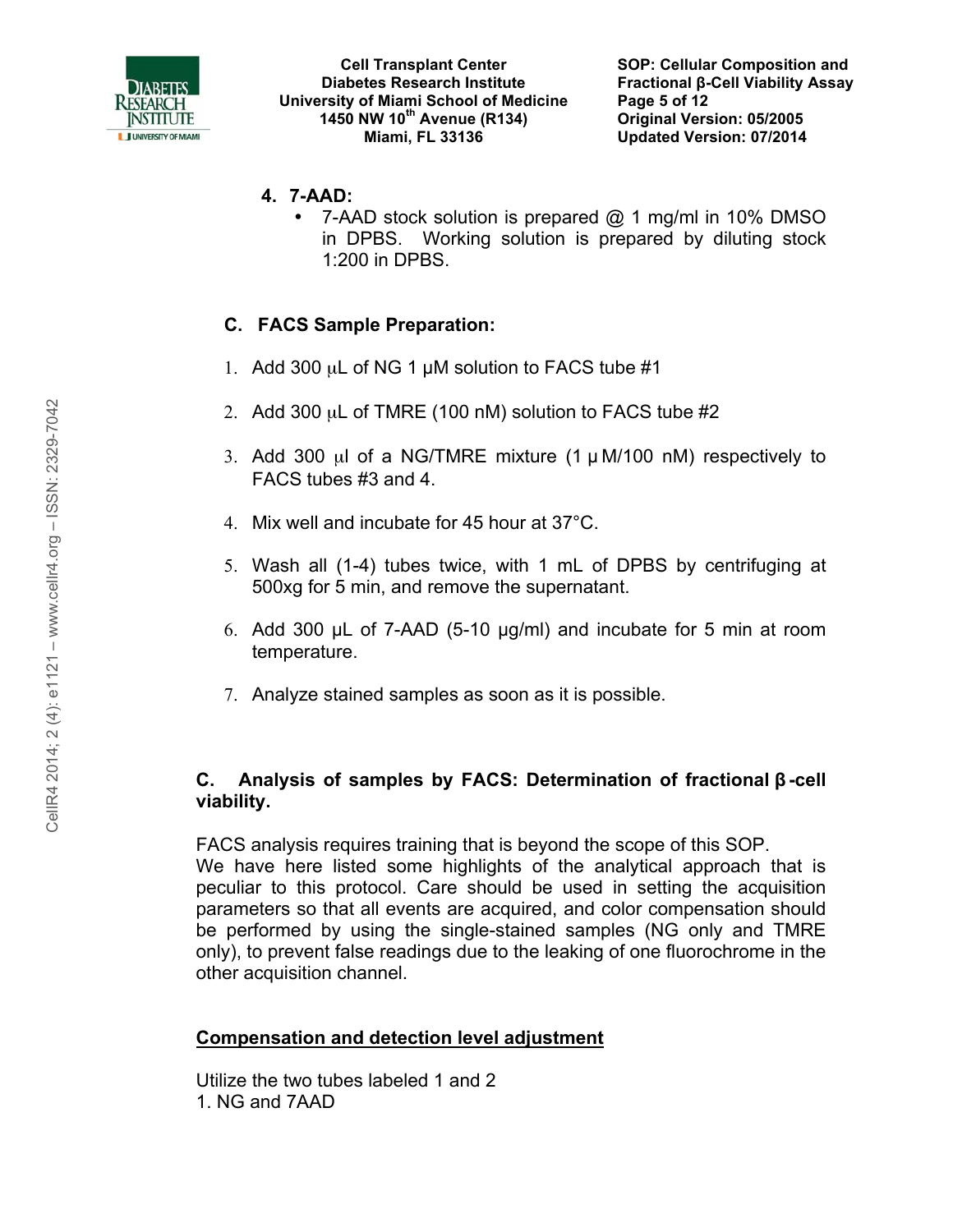

2. TMRE and 7AAD,

2. Click on set up and acquire cells in tube2. Adjust forward scatter and SSC level to see whole cells within dot plot opened with X axis-forward scatter, Y axis-SSC.

3. Adjust FI3 detection level to set 7AAD positive population around  $10<sup>2</sup>$ level and negative population @ less than 10<sup>2</sup> level in dot plot opened with X axis-Fl2, Y axis-Fl3.

4. Adjust Fl2 detection level to set TMRE positive population around the level of 10<sup>2</sup> in a dot plot opened with Fl1 on X axis, Fl2 on the Y axis.

5. Acquire tube1. Adjust Fl1 detection level to set NG bright positive population above the level of 10<sup>2</sup>. Adjust FI2-FI1 compensation to set FI2 level of NG bright positive population below  $10<sup>1</sup>$ .

# **Acquisition**

Events are acquired by standard techniques recording side scatter and forward scatter in a two dimensional plot. Both SSC AND FS are in linear (not Log) scale.

Additionally, each event is scored for its emission in FL1, FL2 and FL3, channels, which allow the measure of fluorochromes with diverse spectra. NG emits in the FL1 detection spectrum, TMRE in the FL2 and 7-AAD in the

FL 3.

Note that we do not gate out any event at this time, since gating is performed after acquisition, during analysis.

#### **Analysis**

1. Acquire at least 50,000 events, open dot plot (X axis-Forward Scatter, Y axis-SSC).

Remove debris from further analysis with R1 gate (Figure 1).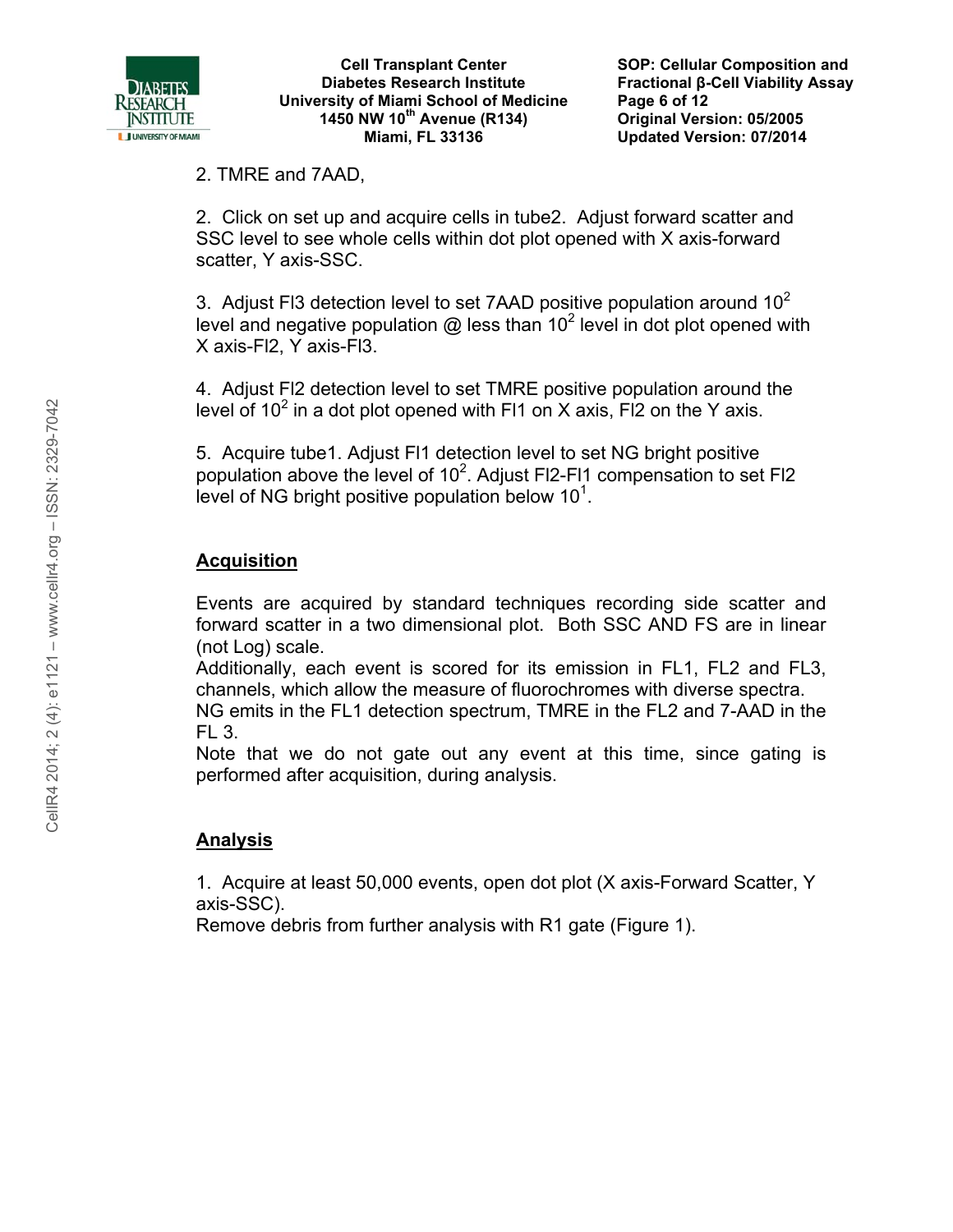

**SOP: Cellular Composition and Fractional β-Cell Viability Assay Page 7 of 12 Original Version: 05/2005 Updated Version: 07/2014**



2. Open histogram plot (prameter-Fl3, Gate-R1). Dead cells can be evaluated by 7-AAD positivity. Gate 7AAD negative cells like shown in Figure 2 for further analysis.





3. Open histogram plot (prameter-Fl1, Gate-R1 and R2). Beta cell content (%) can be evaluated by Newport green(NG) bright positive event count. Gate NG bright positive population like shown in Figure 3.



4. Open histogram plot (prameter-Fl2, Gate-R1, R2 and R3). Nonapoptotic beta-cell (%) can be evaluated by TMRE positive event analysis (Figure 4).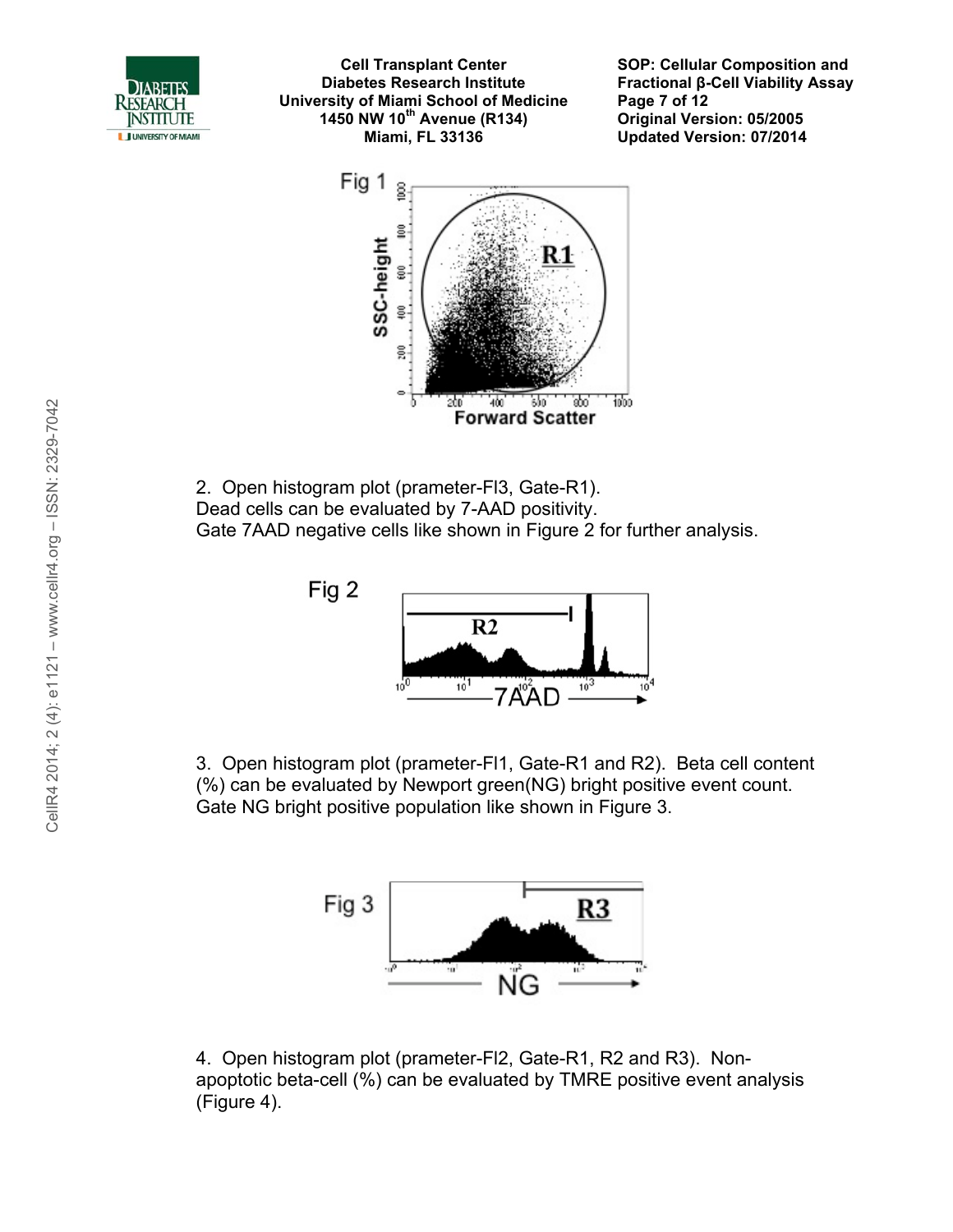

**SOP: Cellular Composition and Fractional β-Cell Viability Assay Page 8 of 12 Original Version: 05/2005 Updated Version: 07/2014**



#### **D. Sample Preparation for LSC**

- 1. Clearly label each slide with the following information:
	- a. HP#
	- b. Layer#
	- c. Length of Culture
	- d. Date of Sample
- 2. Using a pap pen, make two circles on a glass slide (at least 1 slide is required for the assessment of cellular composition).
- 3. The optimal final cell concentration of the sample, is 10,000/µL (dilute the sample after counting and removing the aliquots for FACS analysis)). Place two  $\sim$ 3 µL samples on a glass slide, each within a circle made with a pap pen, and spread each sample to a diameter of  $\sim$  0.5 cm using the pipette tip.
- 3. Allow the cells to dry (5-10 minutes), and **immediately** cover the area with 2.5% Paraformaldehyde, and incubate for 10 minutes at room T, to fix the cells. If cells are left on the slide for longer that 10 minutes after air drying and prior to paraformaldehyde fixation, results can be unreliable.
- 4. Aspirate the excess Paraformaldehyde, ensure that the fixed cells are not scraped and/or washed off.
- 5. Prepare the Optimax working solution by diluting the stock 1:20 in distilled water. Wash the slides three times (1 min each time) with Optimax working solution.
- 6. At this point the slides may be stored at 4°C before further analysis (to be performed within a week). If longer time is expected to pass before analysis, it is advisable to store samples at least at -20°C.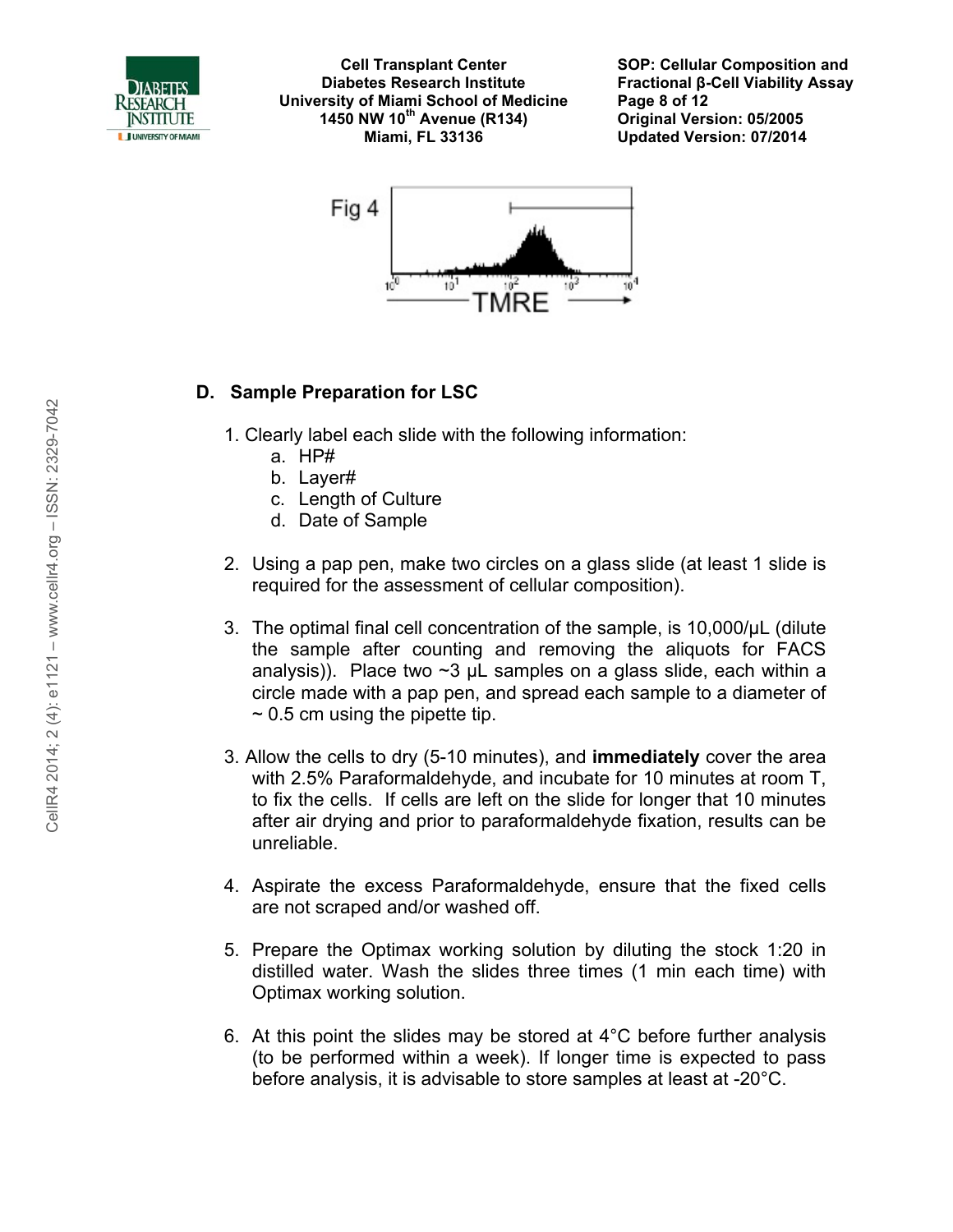

### **E. Sample Staining for LSC analysis**

- 1. Incubate the slides once with Optimax working solution for 5min at room T. Aspirate with Pasteur pipette.
- 2. Incubate with non-diluted Protein Block for 30 min at room T, to reduce non-specific binding. Aspirate.
- 3. Incubate one of the two samples on a slide for 1-2 hours at room T with the following antibodies:
	- A) A combination of:
		- Mouse monoclonal anti-insulin antibody (Ab). Prepare 1:100 dilution, and
		- Rabbit polyclonal anti-somatostatin Ab, 1:500 dilution
- 4. Incubate the second of the two samples for 1-2 hours at room T with the following antibodies:
	- B) A combination of:
		- Mouse monoclonal anti-glucagon Ab, 1:500 dilution and
		- Rabbit polyclonal anti-pancreatic polypeptide Ab, 1:1000 dilution

*NOTE: All dilutions should be done in Common AB Diluent buffer (Bio-Genex).* 

- 5. Wash the slides three times (1 min each) using Optimax working solution
- 6. Incubate the slides with a combination of goat  $\alpha$ -mouse (Alexa Fluor 488-conjugated goat anti-mouse IgG, 1:200 dilution) and goat  $\alpha$ rabbit (Alexa Fluor 647-conjugated goat anti-rabbit IgG, 1:200 dilution) secondary antibodies. Omission of the primary antibodies serves as a negative control.
- 7. Wash the slides three times (1 min each).using Optimax working solution
- 8. Apply 4', 6-diamidino-2-phenylindole (DAPI, 17µg/ml in AB dilution

buffer) to the slides to stain cell nuclei for 5 min at room T.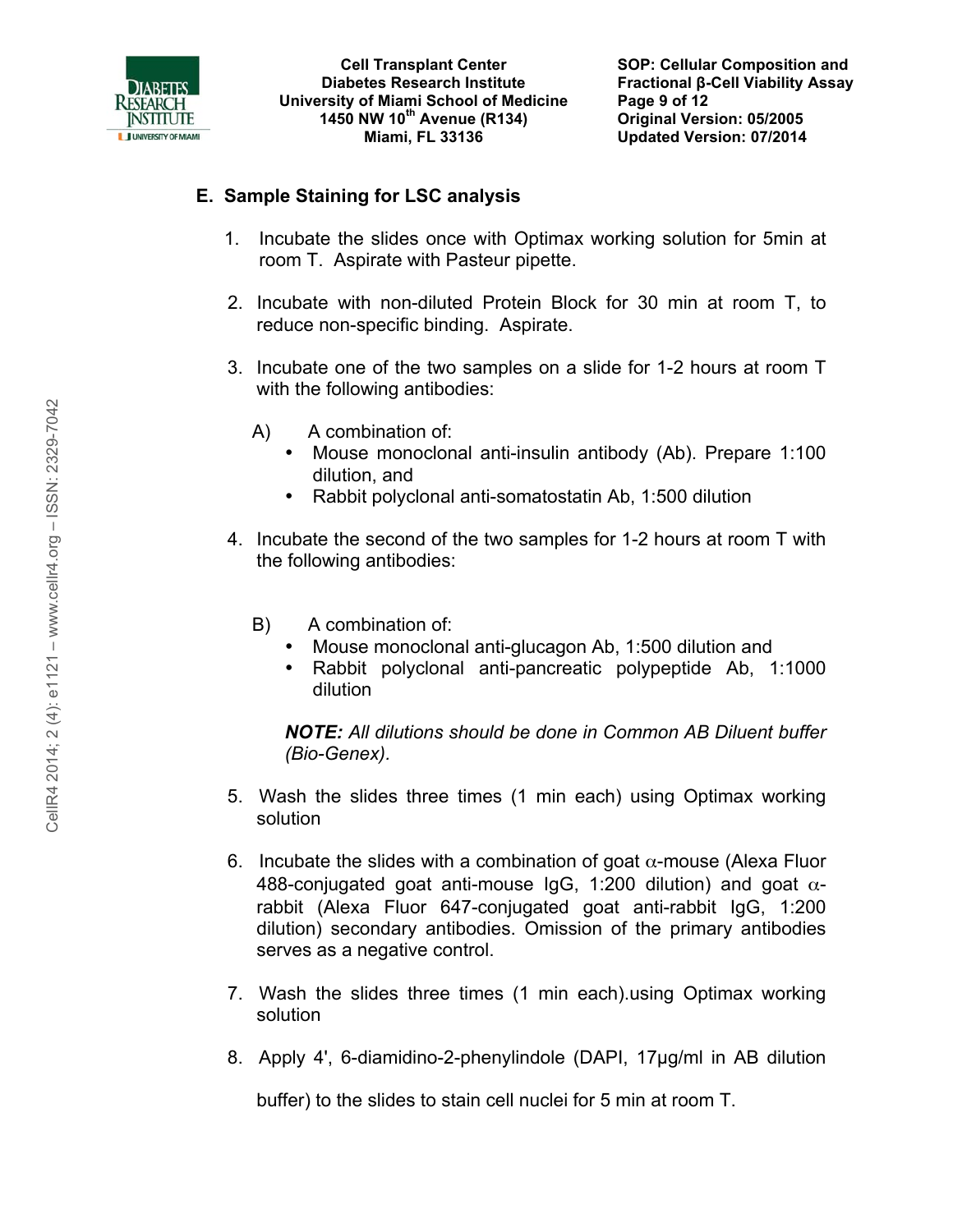

DAPI is diluted to the working concentration from a stock  $\omega$  5 mg/ml

by a 1:300 dilution.

- 9. Wash slides once with Optimax working solution.
- 10. Apply anti fade solution as per manufacturer's instructions.
- 11. Mount coverslip.
- 12. Analyze the samples using an LSC. (CompuCyte, Cambrige, MA, USA).

#### **E. Analysis of Slides by LSC: Analysis of cellular composition by immunofluorescence.**

1. The LSC allows for fluorescence-based quantitative measurements on tissue sections or other cellular preparations at single-cell level. An optics/electronics unit coupled to an argon and HeNe laser repeatedly scans along a line as the surface is moved past it on a computer-controlled motorized stage of an Olympus BX50 fluorescent microscope. LSC is used to determine the percentage of each hormone-positive cell on the glass slides. The area to be scanned is visually located, and mapped using the Wincyte software (CompuCyte) (Figure 5A). Slides are scanned at 40x, and nuclei are contoured using UV laser and DAPI detector. Each hormone-positive event is then recorded using the argon laser coupled with the green (Alexa-488) detector, and the HeNe laser coupled with the far-red (Alexa-647) detector. Data that are acquired for all channels are: area, x position, y position, fluorescence integral, and maximal intensity.

Single cells are identified and gated according to the DAPI staining area (Figure 5B). Fluorescence intensity is recorded on a histogram (Figure 5C). Cells from every subpopulation are visualized directly in the LSC by relocalization to confirm regular morphology. A minimum of 10,000 cells are acquired and analyzed for each sample. The LSC allows for fluorescence-based quantitative measurements of tissue sections or other cellular preparations at a single-cell level. In this case, the LSC is used to determine the percentage of each hormone-positive cell on a glass slide. Beta-, α-, δ- and PP-cells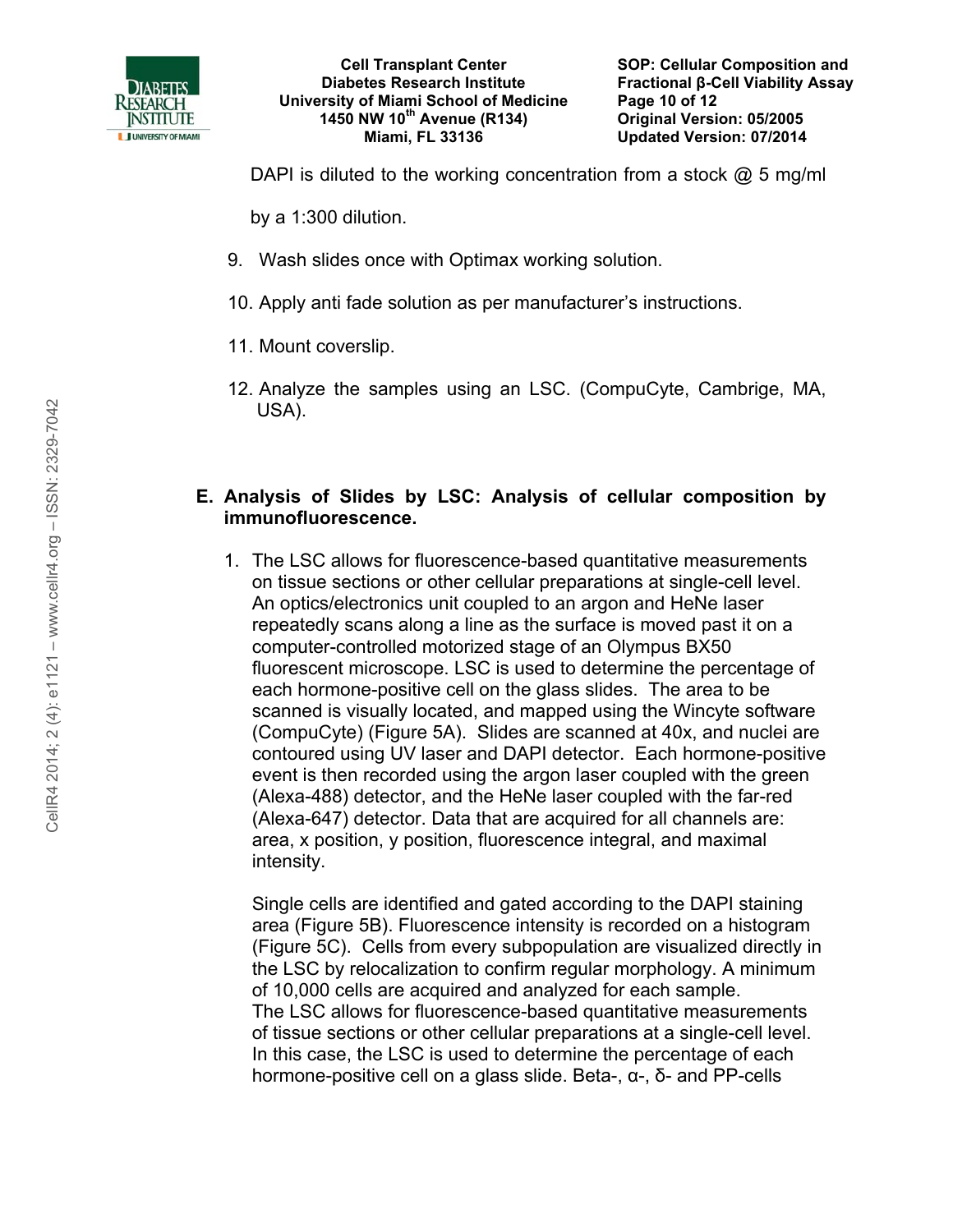

**SOP: Cellular Composition and Fractional β-Cell Viability Assay Page 11 of 12 Original Version: 05/2005 Updated Version: 07/2014**

were counted and individual cell percentages are calculated by using the DAPI staining on a total number of cells.



#### **2. Assessment of β-cell content in dissociated islets**

Beta-cell content within islets is calculated based on the analysis of immunostaining for endocrine markers by LSC using the following formula:

 β-cell% x 100  $\sqrt{(\beta + \alpha + \delta + PP - \text{cell})\%}$ 

Where β are beta-cells, α are alpha cells, δ are delta cells, and PP cells are those that secrete pancreatic polypeptide.

#### **REFERENCES**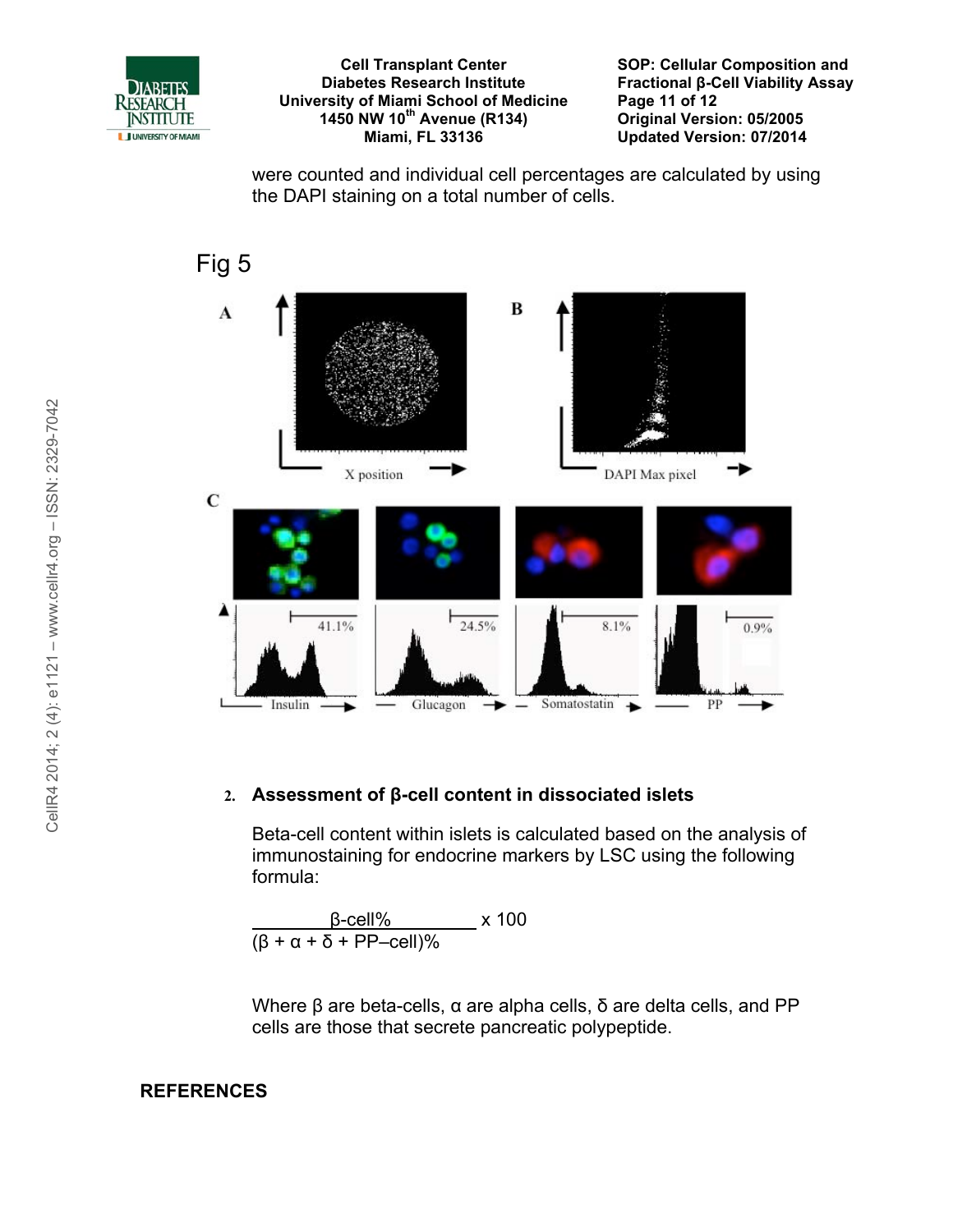

**SOP: Cellular Composition and Fractional β-Cell Viability Assay Page 12 of 12 Original Version: 05/2005 Updated Version: 07/2014**

- 1. Ichii H, Inverardi L, Pileggi A, Molano RD, Cabrera O, Caicedo A, Messinger S, Kuroda Y, Berggren PO, Ricordi C. A novel method for the assessment of cellular composition and beta-cell viability in human islet preparations. Am J Transplant 2005; 5(7): 1635-1645.
- 2. Ichii H, Sakuma Y, Pileggi A, Fraker C, Alvarez A, Montelongo J, Szust J, Khan A, Inverardi L, Naziruddin B, Levy MF, Klintmalm GB, Goss JA, Alejandro R, Ricordi C. Shipment of human islets for transplantation. Am J Transplant 2007; 7(4): 1010-1020.
- 3. Ichii H, Miki A, Yamamoto T, Molano RD, Barker S, Mita A, Rodriguez-Diaz R, Klein D, Pastori R, Alejandro R, Inverardi L, Pileggi A, Ricordi C. Characterization of pancreatic ductal cells in human islet preparations.Lab Invest 2008; 88(11): 1167-1177.
- 4. Misawa R, Ricordi C, Miki A, Barker S, Molano RD, Khan A, Miyagawa S, Inverardi L, Alejandro R, Pileggi A, Ichii H. Evaluation of viable β-cell mass is useful for selecting collagenase for human islet isolation: comparison of collagenase NB1 and liberase HI. Cell Transplant 2012; 21(1): 39-47.